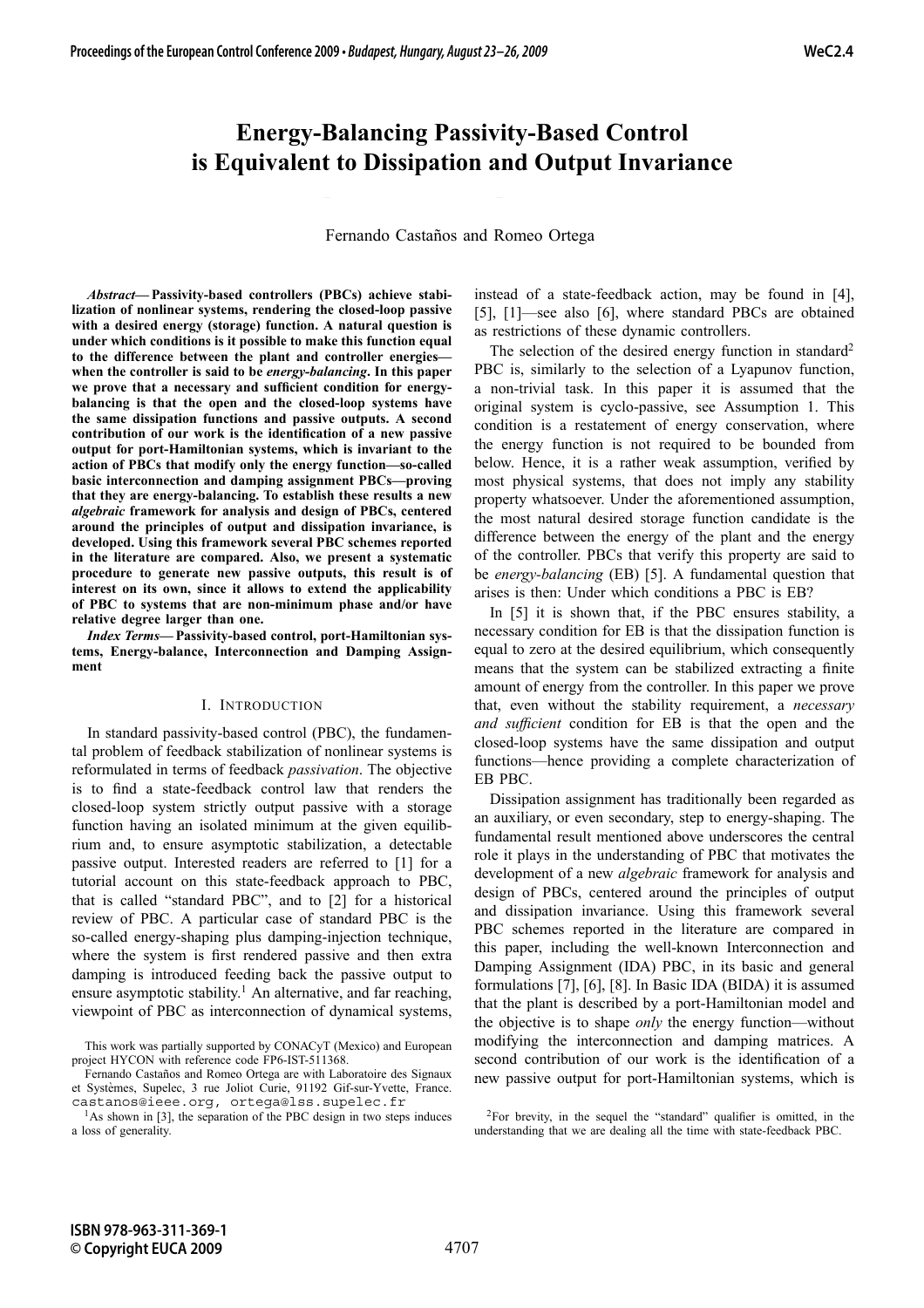*invariant* to the action of BIDA. Combining this result with the characterization of EB mentioned above shows that BIDA is EB. To establish these results a systematic procedure to generate new passive outputs is presented. The procedure is of interest on its own, since it allows to extend the applicability of PBC to systems that are non-minimum phase and/or have relative degree larger than one.

In the following section the PBC problem is formulated and an algebraic characterization, in terms of the added energy function and added dissipation, is given. In Section III the equivalence between dissipation and output invariance and the property of EB of PBC is established. In Section IV it is shown that, by suitably assigning the dissipation of the closed-loop system, it is possible to recover several existing PBCs—providing a framework to classify and compare them. In Section V, a procedure to generate zero-relativedegree passive outputs is proposed and the EB property of BIDA is established. Finally, we present the conclusions in Section VI.

*Notation:* The arguments of the functions are omitted once they are defined and there is no possibility of confusion. For a distinguished element  $x^* \in \mathbb{R}^n$  and a given function  $f: \mathbb{R}^n \to \mathbb{R}^m$  we denote the constant vector  $f^* := f(x^*)$ .

# II. STANDARD PASSIVITY-BASED CONTROL

## *A. Definition of Passivity-Based Control*

Consider a nonlinear system described by equations of the form

$$
\Sigma: \begin{cases} \dot{x} = f(x) + g(x)u \\ y = h(x) \end{cases} , \qquad (1)
$$

where  $x \in \mathbb{R}^n$  is the state,  $u \in \mathbb{R}^m$  is the input and  $y \in \mathbb{R}^m$  is the output. The remaining functions,  $f$ ,  $g$  and  $h$ , are assumed to be smooth and of appropriate dimensions. The matrix  $g$ is assumed to be full rank—uniformly in  $x$ . We also impose the following.

*Assumption 1:*  $\Sigma$  is cyclo-passive. That is, there exists a  $C^1$  function  $H : \mathbb{R}^n \to \mathbb{R}$ , called the *storage* function, such that, for all  $x_0 \in \mathbb{R}^n$ , all  $t \geq 0$  and all input functions  $u(t)$ 

$$
H(x(t)) - H(x(0)) \le \int_0^t h^\top(x(s))u(s)ds , \qquad (2)
$$

where  $x(0) = x_0$  and  $x(t)$  is the state of  $\Sigma$  at time t resulting from initial condition  $x_0$  and input function  $u(t)$ .<sup>3</sup> Equivalently, if and only if

$$
\dot{H} \le y^\top u \tag{3}
$$

Recall that a system is passive if it is cyclo-passive and H *has a minimum* [1]. Clearly, every passive system is cyclopassive but the converse is not true. In terms of energy exchange, cyclo-passive systems exhibit a net absorption of energy along *closed* trajectories [9], while passive systems absorb energy along *any* trajectory that starts from a state of minimal energy  $x(0) = \arg \min H(x)$ .

The celebrated Hill-Moylan's Theorem [9] gives, in the spirit of Kalman-Yakubovich-Popov's Lemma, an *algebraic* characterization of cyclo-passive systems.4

*Theorem 1:* The system  $\Sigma$  (1) is cyclo-passive with storage function  $H$  if and only if there exists a function  $d$  :  $\mathbb{R}^n \to \mathbb{R}_+$ , called the *dissipation function*, such that,

$$
\nabla H^{\top}(x)f(x) = -d(x) \tag{4a}
$$

$$
h(x) = g^{\top}(x)\nabla H(x) . \qquad (4b)
$$

Using Hill-Moylan's Theorem one obtains the power balance equation for  $\Sigma$ 

$$
\dot{H} = y^\top u - d \,. \tag{5}
$$

The objective in PBC is to "shape", via state-feedback (5). More precisely:

*Definition 1 (The set PBC):* The state-feedback  $u_{SF}$  :  $\mathbb{R}^n \to \mathbb{R}^m$  is said to be a PBC (shorthand notation:  $u_{\text{SF}} \in$ PBC) if and only if there exist functions  $H_d : \mathbb{R}^n \to \mathbb{R}$  and  $h_d : \mathbb{R}^n \to \mathbb{R}^m$  such that

$$
u = u_{\rm SF} + v \tag{6}
$$

with  $v$  a new, virtual input, renders the closed-loop system

$$
\Sigma_{\mathbf{d}} : \begin{cases} \dot{x} = f_{\mathbf{d}}(x) + g(x)v \\ y_{\mathbf{d}} = h_{\mathbf{d}}(x) \end{cases} \tag{7}
$$

where  $f_d(x) := f(x) + q(x)u_{SF}(x)$ , cyclo-passive with storage function  $H_d(x)$ . That is, if it verifies

$$
\dot{H}_{\rm d} \leq y_{\rm d}^{\top} v \ . \tag{8}
$$

From Hill-Moylan's Theorem we have that the new power balance becomes

$$
\dot{H}_{\rm d} = y_{\rm d}^{\top} v - d_{\rm d} \ . \tag{9}
$$

where the new dissipation  $d_d : \mathbb{R}^n \to \mathbb{R}_+$  is given by

$$
d_{\mathbf{d}}(x) = -\nabla H_{\mathbf{d}}^{\top}(x)(f(x) + g(x)u_{\mathbf{SF}}(x)) \tag{10}
$$

Comparing the open-loop power balance (5) with the closedloop power balance (9) we observe that, besides the energy and the dissipation, the output has also been modified. Since full-state-feedback is assumed, there is—a priori—no reason to maintain the original output  $y$  as the cyclo-passive output. We thus take the liberty to define the new output that, according to Proposition 1, should be of the form

$$
y_{\rm d} = h_{\rm d} = g^{\top} \nabla H_{\rm d} \,. \tag{11}
$$

This approach differs from the classic problem formulation of [10], where feedback passivation is defined (and sought) with respect to the original output. Changing the output is a natural way to satisfy the vector relative degree requirement and to overcome the minimal phase restriction on the plant. In terms of the usual analogy between passive systems and electrical ports, the change of the output corresponds to the addition of a current source  $h - h_d$  (see Figure 1).

 $3$ Of course, we require that the integral in (2) is well defined.

<sup>4</sup>For ease of presentation a version of the theorem for systems with relative degree one is given first. In Section V the general version is stated.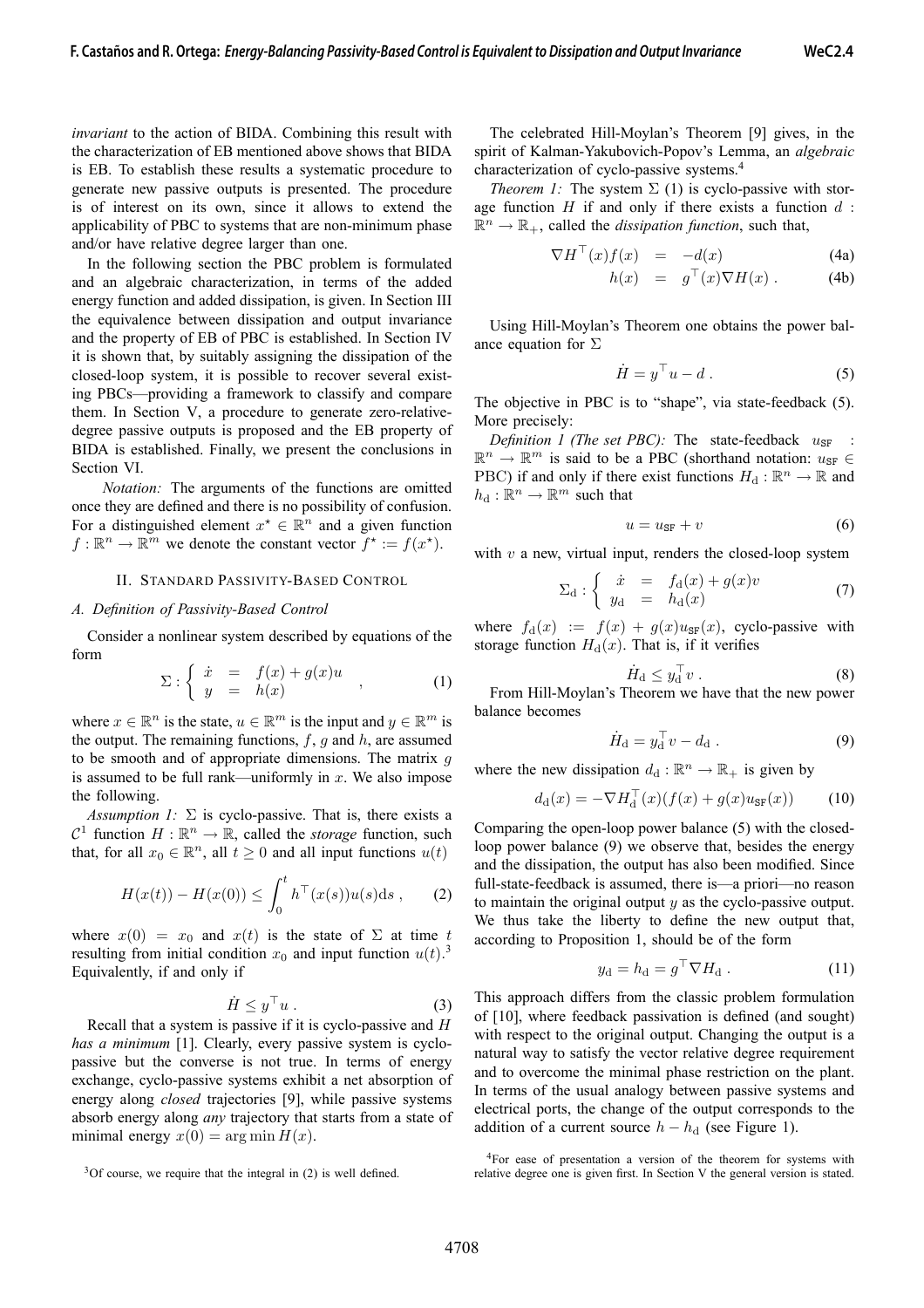

Fig. 1. Adding a current source to create a new passive output.

*Remark 1:* Definition 1 has been intentionally stated in a fairly general way. Notice, *e.g.*, that a null control  $u_{SF} = 0$ satisfies the requirements of the definition (take  $H_d = H$ and  $d_d = d$ ).

*Remark 2:* As announced above an algebraic framework to derive particular subsets of the set PBC will be proposed. To simplify notation we say  $u_{SF} \in \Omega$ , where  $\Omega \subset PBC$ is either one of the sets {EB,BIDA,IDA}, consisting of particular classes of PBCs—to be defined later.

### *B. Characterizing Passivity-Based Controllers*

The following proposition, which constitutes the main thread of the paper, gives an algebraic characterization of the set PBC.

*Proposition 1:*  $u_{SF} \in PBC$  if and only if there exist functions  $H_a: \mathbb{R}^n \to \mathbb{R}$  and  $d_a: \mathbb{R}^n \to \mathbb{R}$ , with

$$
d_{\mathbf{a}}(x) \geq -d(x),
$$

such that

$$
h^{\top}(x)u_{\text{SF}}(x) = -\nabla H_a^{\top}(x)(f(x) + g(x)u_{\text{SF}}(x)) - d_a(x) .
$$
\n(12)

*Proof:* To prove sufficiency, assume that (12) is satisfied and define

$$
H_a := H_d - H
$$
 and  $d_a := d_d - d \ge -d$ . (13)

so that (12) can be rewritten as

$$
h^{\top} u_{\text{SF}} = -(\nabla H_{\text{d}} - \nabla H)^{\top} (f + g u_{\text{SF}}) + d - d_{\text{d}}
$$

or, equivalently, as

$$
(h - g^{\top} \nabla H)^{\top} u_{\text{SF}} = (d + \nabla H^{\top} f) - \nabla H_{\text{d}} f_{\text{d}} - d_{\text{d}} \ . \ (14)
$$

From (4) and Assumption 1 we know that  $h - g^{\top} \nabla H = 0$ and  $d + \nabla H^{\top} f = 0$ , so (14) becomes  $\nabla H_d f_d = -d_d$ . Take  $h_d$  as in (11). According to Hill-Moylan's Theorem, the system  $\Sigma_d$  is cyclo-passive.

For necessity, assume that  $\Sigma_d$  is cyclo-passive with storage function  $H_d$  and output  $h_d$ . Again, from Hill-Moylan's Theorem, we know that

$$
\nabla H_{\mathbf{d}}^{\top} f_{\mathbf{d}} = -d_{\mathbf{d}} . \tag{15}
$$

From (13) and  $f_d = f + gu_{SF}$ , equation (15) becomes

$$
(\nabla H_{\mathbf{a}} + \nabla H)^{\top} (f + g u_{\mathbf{SF}}) = -d_{\mathbf{a}} - d
$$
  
\n
$$
\Leftrightarrow \nabla H^{\top} g u_{\mathbf{SF}} = -\nabla H_{\mathbf{a}}^{\top} (f + g u_{\mathbf{SF}}) -
$$
  
\n
$$
-d_{\mathbf{a}} - (\nabla H^{\top} f + d).
$$

Since  $\nabla H^{\top} g = h$  and  $\nabla H^{\top} f + d = 0$ , we get

$$
h^{\top}u_{\text{SF}} = -\nabla H_a^{\top} (f + gu_{\text{SF}}) - d_a.
$$

This completes the proof.

#### III. ENERGY-BALANCING PBC

As indicated in the Introduction the most natural desired storage function candidate is the difference between the energy of the plant and the energy of the controller, that is

$$
H_{\mathrm{d}}(x(t)) = H(x(t)) - \int_0^t h^\top(x(s))u_{\mathrm{SF}}(s)ds.
$$

This motivates the definition of the following subset of PBC.

*Definition 2 (Energy-Balancing):* A PBC for the cyclopassive system  $\Sigma$  (1) is said to be EB (*i.e.*,  $u_{SF} \in PBC \cap EB$ ) if and only if

$$
-y^{\top}u_{\rm SF} = \dot{H}_{\rm a} \,, \tag{16}
$$

where  $H_a$  is defined in (13).

*Proposition 2:*  $u_{SF} \in PBC \cap EB$  *if and only if, the output* and the dissipation remain invariant. That is, if and only if (9) holds with $5$ 

$$
y_{\mathbf{d}} = y, \quad d_{\mathbf{d}} = d.
$$

*Proof:* To prove sufficiency, assume  $d_d = d$  (*i.e.*,  $d_a =$ 0) and  $y_d = y$ . Since  $y_d = g^{\top} \nabla H_d$  and  $y = g^{\top} \nabla H$ ,  $y_d = y$ holds if and only if  $g^{\dagger} \nabla H_d = g^{\dagger} \nabla H$  or, equivalently, if and only if

$$
g^{\top} \nabla H_{\mathbf{a}} = 0. \qquad (17)
$$

Substituting (17) in (12) yields

$$
h^{\top} u_{\rm SF} = -\nabla H_{\rm a}^{\top} f \ . \tag{18}
$$

On the other hand, equation (17) implies that

$$
\dot{H}_a = \nabla H_a^\top [f + g(u_{\text{SF}} + v)] = \nabla H_a^\top f. \qquad (19)
$$

Combining (18) and (19) one gets  $-h^{\top}u_{SF} = \dot{H}_a$  (*i.e.*,  $u_{SF} \in$ EB).

For necessity, suppose that (16) holds. Then,

$$
-h^{\top}u_{\text{SF}} = \nabla H_{\text{a}}^{\top} [f + g(u_{\text{SF}} + v)]
$$
  
\n
$$
\Leftrightarrow -\nabla H^{\top} g u_{\text{SF}} = [\nabla H_{\text{d}} - \nabla H]^{\top} [f + g(u_{\text{SF}} + v)]
$$
  
\n
$$
\Leftrightarrow -\nabla H^{\top} g u_{\text{SF}} = \nabla H_{\text{d}}^{\top} f_{\text{d}} + \nabla H_{\text{d}}^{\top} g v -
$$
  
\n
$$
-\nabla H^{\top} [f + gv] - \nabla H^{\top} g u_{\text{SF}}
$$

or, equivalently,

$$
\nabla H_{\rm d}^\top f_{\rm d} - \nabla H^\top f = -\nabla H_{\rm d}^\top g v + \nabla H^\top g v \n\Leftrightarrow \nabla H_{\rm d}^\top f_{\rm d} - \nabla H^\top f = -\nabla H_{\rm a}^\top g v.
$$
\n(20)

5A PBC that satisfies these conditions is said to be output- and dissipationpreserving, respectively.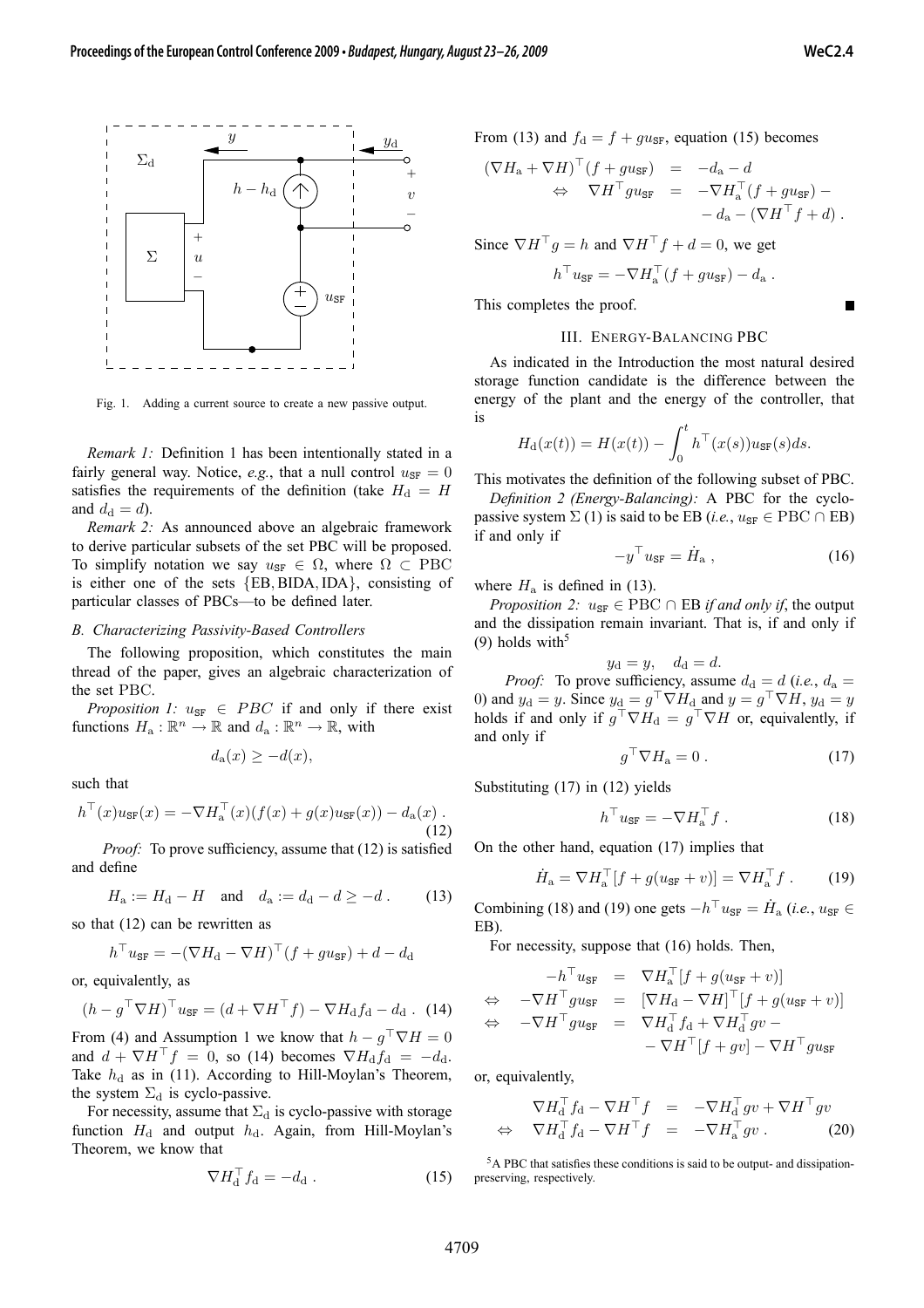Equation (20) must hold for all v, in particular, for  $v = 0$ . This implies that  $\nabla H_{\mathrm{d}}^{\top} f_{\mathrm{d}} = \nabla H^{\top} f$ , which is equivalent to  $d_d = d$ . Thus, equation (20) becomes

$$
\nabla H_\mathbf{a}^\top gv=0\quad\forall\,v\;,
$$

which implies  $\nabla H_a^{\top} g = 0$ . As stated before, this is equivalent to  $y_d = y$ .

#### IV. OVERCOMING THE DISSIPATION OBSTACLE

## *A. Stabilization and the Dissipation Obstacle*

When PBC is used for stabilization of an equilibrium,  $x^* \in \mathbb{R}^n$ , the storage function is typically used as a Lyapunov function, so it is required that

$$
x^* = \arg\min H_{\rm d} \ . \tag{21}
$$

Since  $\nabla H_d^* = 0$  is a necessary condition for (21) it is clear from (11), that the output  $y_d$  must be zero at the equilibrium  $(i.e., y_d^* = 0)$ . Likewise, from equation (10), we also have that the dissipation at the equilibrium must be zero (*i.e.*,  $d_d^* =$ 0). EB PBCs, that preserve output and dissipation, impose then to the *open-loop* system that

$$
d^* = -(\nabla H^*)^\top f^* = 0, \quad y^* = 0.
$$

This is the so-called *dissipation obstacle* [5].

## *B. IDA PBC*

It is clear that dissipation should be modified to stabilize, with PBCs, systems that dissipate energy at the equilibrium. A candidate dissipation function  $d_d$ , which is compatible with the requirement  $d_d^* = 0$  and overcomes the dissipation obstacle, is given in the following proposition, where the well-known IDA PBC is re-derived.

*Proposition 3:* Fix

$$
d_{\mathbf{d}}(x) = \nabla H_{\mathbf{d}}^{\top}(x) R_{\mathbf{d}}(x) \nabla H_{\mathbf{d}}(x) \tag{22}
$$

with  $R_d : \mathbb{R}^n \to \mathbb{R}^{n \times n}$ ,  $R_d = R_d^{\top} \geq 0$ . (i)  $u_{SF} \in PBC$  if and only if

$$
g(x)u_{\text{SF}}(x) = -f(x) - R_d(x)\nabla H_d(x) + \alpha(x) \quad (23)
$$

for some function  $\alpha : \mathbb{R}^n \to \mathbb{R}^n$  such that  $\alpha^\top \nabla H_d$  is identically zero. Then:

- (ii) If  $x^*$  is an equilibrium of the closed-loop that satisfies (21) then  $\alpha^* = 0$
- (iii) For any  $J_d : \mathbb{R}^n \to \mathbb{R}^{n \times n}$ ,  $J_d = -J_d^{\top}$ , the function

$$
\alpha(x) = J_{\mathbf{d}}(x)\nabla H_{\mathbf{d}}(x),
$$

satisfies both restrictions:  $\alpha^* = 0$  and  $\alpha^{\top} \nabla H_d = 0$ . Furthermore, the closed-loop system,  $\Sigma_d$ , takes the port-Hamiltonian (PH) [1] form<sup>6</sup>

$$
\Sigma_{\rm d} : \begin{cases} \dot{x} = F_{\rm d}(x) \nabla H_{\rm d}(x) + g(x)v \\ y_{\rm d} = g^\top(x) \nabla H_{\rm d}(x) \end{cases} , \quad (24)
$$

where  $F_d(x) := J_d(x) - R_d(x)$ .

<sup>6</sup>In the literature of PH systems,  $J_d$  is called the interconnection and  $R_d$ the damping. For obvious reasons, this control strategy is known as IDA [7].

*Proof:* For sufficiency of (i), assume (23) and premultiply by  $\check{\nabla} H_{\mathrm{d}}^{\top}$ :

$$
\nabla H_{\mathbf{d}}^{\top} g u_{\mathbf{SF}} = -\nabla H_{\mathbf{d}}^{\top} f - \nabla H_{\mathbf{d}}^{\top} R_{\mathbf{d}} \nabla H_{\mathbf{d}}
$$
  
\n
$$
\Leftrightarrow
$$
  
\n
$$
(\nabla H^{\top} + \nabla H_{\mathbf{a}}^{\top}) g u_{\mathbf{SF}} = -\nabla H_{\mathbf{a}}^{\top} f - \nabla H^{\top} f -
$$
  
\n
$$
-\nabla H_{\mathbf{d}}^{\top} R_{\mathbf{d}} \nabla H_{\mathbf{d}}.
$$

By reordering terms we get

$$
\nabla H^{\top} g u_{\rm SF} = -\nabla H_{\rm a}^{\top} (f + g u_{\rm SF}) - \nabla H^{\top} f - \nabla H_{\rm d}^{\top} R_{\rm d} \nabla H_{\rm d}.
$$
\n(25)

Notice that the aggregated dissipation is

$$
d_{\rm a} = \nabla H_{\rm d}^\top R_{\rm d} \nabla H_{\rm d} + \nabla H f \,, \tag{26}
$$

So (25) can be expressed as

$$
\nabla H^{\top} g u_{\text{SF}} = -\nabla H_{\text{a}}^{\top} (f + g u_{\text{SF}}) - d_{\text{a}}
$$
  
\n
$$
\Leftrightarrow
$$
  
\n
$$
h^{\top} u_{\text{SF}} = -\nabla H_{\text{a}}^{\top} (f + g u_{\text{SF}}) - d_{\text{a}}.
$$

Hence, according to Proposition 1,  $u_{SF} \in PBC$ .

For necessity, assume that  $u_{SF} \in PBC$ , *i.e.*, that (12) holds. Then, from (26),

$$
\nabla H^{\top} g u_{\text{SF}} = -\nabla H_{\text{a}}^{\top} (f + g u_{\text{SF}}) - \nabla H^{\top} f -
$$

$$
-\nabla H_{\text{d}}^{\top} R_{\text{d}} \nabla H_{\text{d}}
$$

$$
\Leftrightarrow \quad 0 \quad = \quad \nabla H_{\text{d}}^{\top} (g u_{\text{SF}} + f + R_{\text{d}} \nabla H_{\text{d}}) \ .
$$

The latter implies the existence of a vector field  $\alpha$ , satisfying (23) and

$$
\alpha^{\top} \nabla H_{\rm d} = 0 \; .
$$

Regarding (ii), notice that for a control that satisfies (23), the drift  $f_d = f + gu_{SF}$  of the controlled system is

$$
f_{\rm d} = f - f - R_{\rm d} \nabla H_{\rm d} + \alpha = -R_{\rm d} \nabla H_{\rm d} + \alpha \,. \tag{27}
$$

If  $x^*$  is an equilibrium of the closed-loop, then  $f_d^* = 0$  and  $\nabla H_d^* = 0$ . These equations, together with (27) imply that  $\alpha^* = 0.$ 

The first assertion of (iii) is proved by noting that  $\nabla H_d^* =$ 0 implies  $\alpha^* = J_d^* \nabla H_d^* = 0$ . Orthogonality follows from the fact that  $\nabla H_d^{\top} J_d \nabla H_d = 0$  for any skew-symmetric matrix  $J_{\rm d}$ .

The second assertion of (iii) can be verified replacing  $\alpha$ in  $(27)$  to get:

$$
f_{\rm d} = -R_{\rm d} \nabla H_{\rm d} + J_{\rm d} \nabla H_{\rm d}
$$
  
=  $F_{\rm d} \nabla H_{\rm d}$ .

# *C. Basic IDA PBC*

Although in some cases the choice of the matrices  $J_d$  and  $R_d$  in IDA may be motivated by physical considerations, besides the requirement of the solvability of the matching equations, there are no general guidelines. If the original system already has the PH form

$$
\Sigma: \begin{cases} \dot{x} = F(x)\nabla H(x) + g(x)u \\ y = g^\top(x)\nabla H(x) \end{cases} , \qquad (28)
$$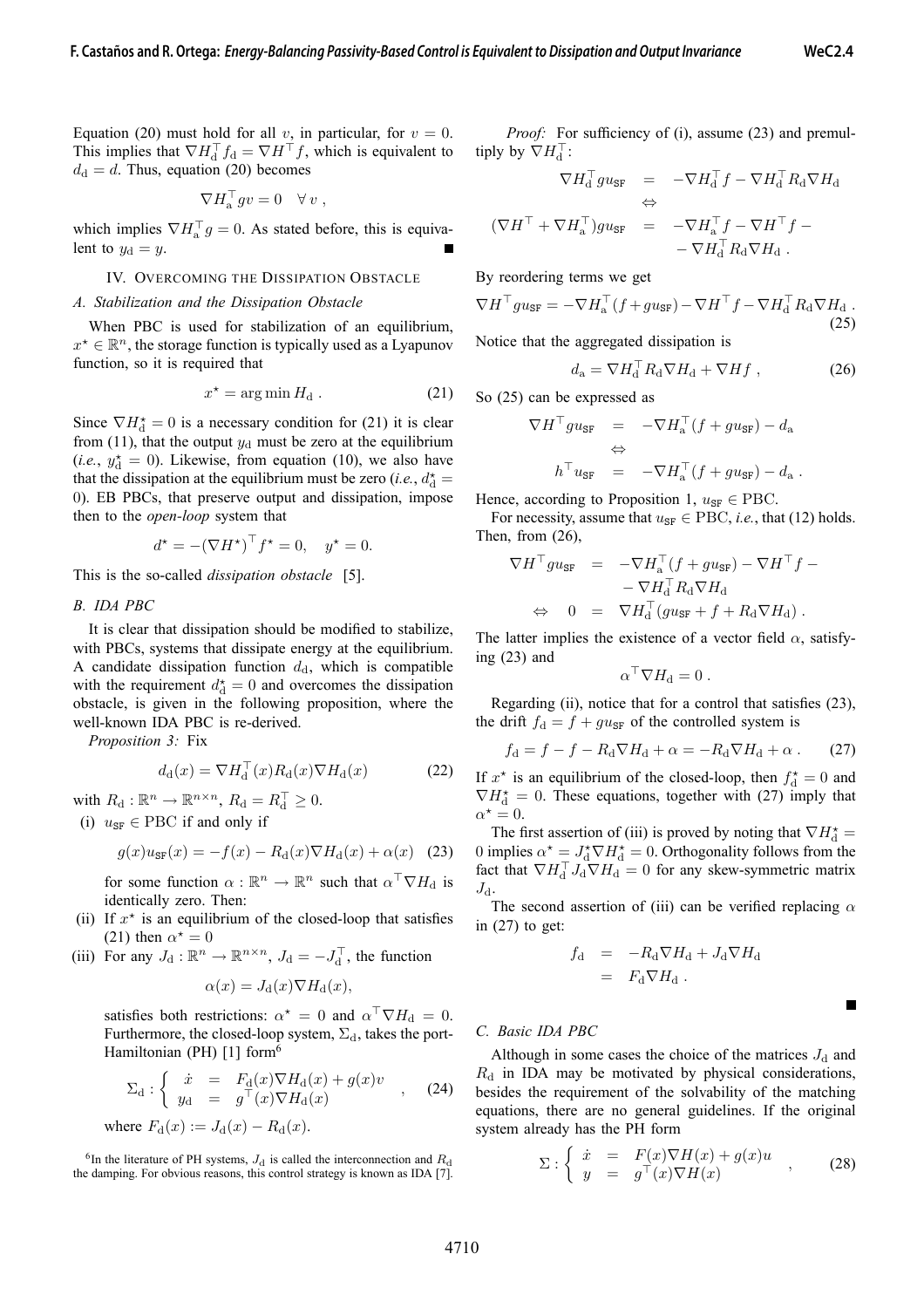with  $F: \mathbb{R}^n \to \mathbb{R}^{n \times n}$   $F + F^{\top} \leq 0$ , one natural first choice of  $F_d$  is simply

$$
F_{\rm d}=F.
$$

In this case the controller is called Basic IDA (BIDA) and the equation to solve is, according to (23),

$$
gu_{\rm SF} = -F\nabla H - R_{\rm d}\nabla H_{\rm d} + J_{\rm d}\nabla H_{\rm d}
$$
  
=  $F\nabla H_{\rm a}$ . (29)

Notice that, in general, in BIDA the dissipation is modified from

$$
d = -\nabla H^{\top} f = -\nabla H^{\top} F \nabla H = \nabla H^{\top} R \nabla H
$$

to

$$
d_{\rm d} = -\nabla H_{\rm d}^\top f_{\rm d} = -\nabla H_{\rm d}^\top F \nabla H_{\rm d} = \nabla H_{\rm d}^\top R \nabla H_{\rm d}.
$$

We close this section with an interesting property of BIDA controllers.

*Proposition 4:* A BIDA controller that is outputpreserving is necessarily dissipation-preserving, consequently, it is EB.

*Proof:* Premultiply (29) by  $\nabla H_a^{\top}$  to obtain

$$
\nabla H_{\mathbf{a}}^\top g u_{\mathrm{SF}} = \nabla H_{\mathbf{a}}^\top F \nabla H_{\mathbf{a}} = - \nabla H_{\mathbf{a}}^\top R \nabla H_{\mathbf{a}} \;,
$$

where  $R(x) := -\frac{1}{2}(F(x) + F^{\top}(x))$ . Under the assumption of output preservation, *i.e.*,  $\nabla H_a^{\top} g = 0$ , equation (17) shows that  $\nabla H_a^{\dagger} R \nabla H_a = 0$ . Since R is symmetric and positive semidefinite,

$$
R\nabla H_{\rm a}=0.
$$

This means that dissipation is preserved:

$$
d_{\mathbf{d}} = (\nabla H + \nabla H_{\mathbf{a}}^{\top})R(\nabla H + \nabla H_{\mathbf{a}}) = \nabla H R \nabla H = d.
$$

## V. BASIC IDA-PBC IS ENERGY-BALANCING

In the preceding sections we used a particular version of Hill-Moylan's Theorem for systems without feedthrough terms (*cf.* Theorem 1). In this section we show that the incorporation of a feedthrough component allows to generate new cyclo-passive outputs. In particular, to identify one which is invariant to the action of BIDA. It turns out that dissipation associated to the new output is also invariant under BIDA. Output and dissipation invariance then establish that BIDA is EB (with respect to the definition of the new output).

#### *A. Passivity-Based Control for Systems with Feedthrough*

Let us start by recalling the general version of Hill-Moylan's Theorem [9].

*Theorem 2:* Consider a system with feedthrough described by

$$
\Sigma^{j} : \begin{cases} \dot{x} = f(x) + g(x)u \\ y^{j} = h^{j}(x) + j(x)u \end{cases}, \quad j \in \mathbb{R}^{m \times m}
$$

where  $j : \mathbb{R}^n \to \mathbb{R}^{m \times m}$  and  $h^j : \mathbb{R}^n \to \mathbb{R}^m$ .  $\Sigma^j$  is cyclopassive with storage function H if and only if, for some  $q \in$  N, there exist functions  $l : \mathbb{R}^n \to \mathbb{R}^q$  and  $w : \mathbb{R}^n \to \mathbb{R}^{q \times m}$ such that

$$
\nabla H^{\top}(x)f(x) = -|l(x)|^2 \tag{30a}
$$

$$
h^{j}(x) = g^{\top}(x)\nabla H(x) + 2w^{\top}(x)l(x),
$$
 (30b)  

$$
w^{\top}(x)w(x) = \frac{1}{2}(j^{\top}(x) + j(x)),
$$
 (30c)

with  $|\cdot|$  the Euclidean norm.

The power balance equation for  $\Sigma^j$  is

$$
\dot{H} = (y^j)^\top u - d^j \tag{31}
$$

with the dissipation given by

$$
d^{j}(x) = |l(x) + w(x)u|^{2}.
$$
 (32)

Theorem 2 can be used to *construct* new cyclo-passive outputs. Indeed, it provides a means to parameterize the output function  $h<sup>j</sup>$  and the dissipation function  $d<sup>j</sup>$  in terms of the free square matrix j (hence the notation). If we set  $j = 0$ , then  $\Sigma^{j} = \Sigma$  and, according to Assumption 1, equation (30a) must hold for some *l*—hence, *l* is fixed. Now, for all  $j$ , whose symmetric part is positive semidefinite, there always exist  $w$ satisfying (30c).  $w$  can then be used to define, via (30b) and (32),  $h^j$  and  $d^j$ , respectively.

Considering relative degree zero systems allows for an extension, provided by the free matrix  $j$ , of the set PBC given in Definition 1.7

*Definition 3 (The extended set PBC):* The state-feedback  $u_{\text{SF}} \in \text{PBC}$  if and only if there exists functions  $H_d : \mathbb{R}^n \to$ **R** and  $h_d^j : \mathbb{R}^n \to \mathbb{R}^m$  such that the system

$$
\Sigma_{\mathbf{d}}^j : \begin{cases}\n\dot{x} = f_{\mathbf{d}}(x) + g(x)v \\
y_{\mathbf{d}}^j = h_{\mathbf{d}}^j(x) + j(x)v\n\end{cases} \tag{33}
$$

with  $f_d(x) := f(x) + g(x)u_{SF}(x)$ , is cyclo-passive with storage function  $H_d$ , *i.e.*, it satisfies the dissipation inequality

$$
\dot{H}_{\rm d} \leq (y_{\rm d}^j)^\top v \ .
$$

Again, from Hill-Moylan's Theorem we get the power balance equation for  $\Sigma^{j}$ 

 $d_{\rm d}^{j}(x) = |l_{d}(x) + w(x)v|^{2}$ 

$$
\dot{H}_{\rm d} = (y_{\rm d}^j)^\top v - d_{\rm d}^j \,, \tag{34}
$$

with dissipation

and

$$
f_{\rm{max}}
$$

$$
h_{\mathbf{d}}^{j} = g^{\top} \nabla H_{\mathbf{d}} + 2w^{\top} l_{\mathbf{d}},
$$
\n(35)

where  $l_d : \mathbb{R}^n \to \mathbb{R}^q$  verifies

$$
\nabla H_{\mathbf{d}}^{\top}(x)f_{\mathbf{d}}(x) = -|l_{\mathbf{d}}(x)|^2 \tag{36}
$$

and w satisfies (30c).

7To avoid cluttering the notation this new set is still called PBC.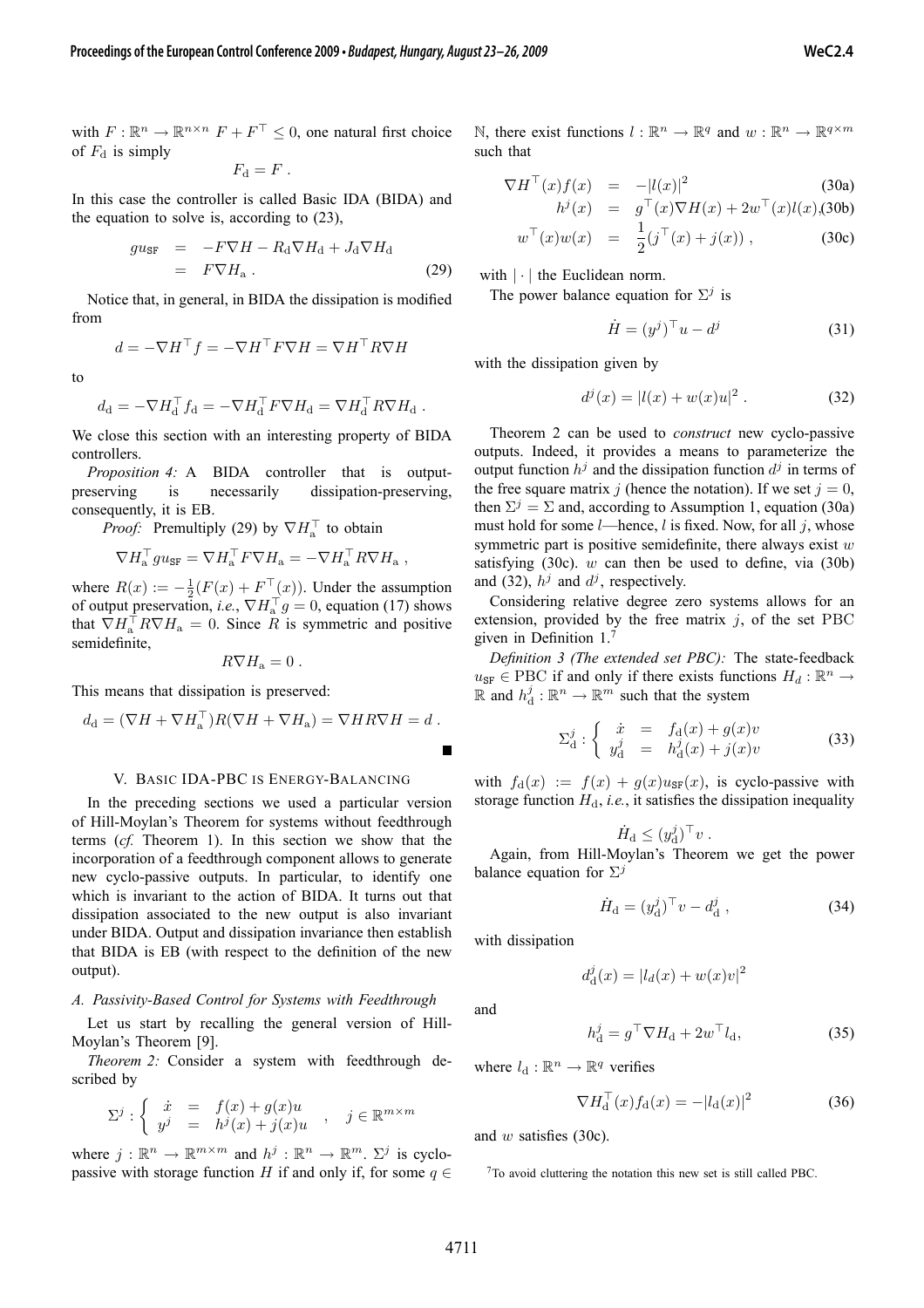# *B. Generation of Cyclo-Passive Outputs for PH Systems*

Although Proposition 2 is applicable to general nonlinear systems, our interest in this paper is restricted to the case when  $\Sigma$  is a PH system described by (28). For this class of systems a new cyclo-passive output, which is an extension of the power-shaping output introduced in [11] to the case when  $F$  is not full rank, is constructed.

To present the main result, which is contained in Proposition 5, the notion of *generalized inverse* of a matrix, a technical assumption and two lemmata, are needed.

*Definition 4:* [12] Let A be an  $n \times o$  matrix of arbitrary rank. A generalized inverse of A is an  $o \times n$  matrix  $A^-$  such that

$$
AA^{-}A=A.
$$

It should be pointed out that, in general,  $A^-$  is not unique; but it always exists [12, Lemma 2.2.3].

*Assumption 2:* Σ is a PH system described by (28) and satisfies

$$
F^{\top}(F^-)^{\top}F = F \tag{37}
$$

and

$$
\text{span } g \subseteq \text{span } F. \tag{38}
$$

It is important to underscore that equation (37) does not depend on the particular choice of  $F^-$  (see [12]). Furthermore, if  $F$  is nonsingular, then (37) and (38) are immediately satisfied.

*Lemma 1:* the equation

$$
F^{\top}(x)Z(x)F(x) = -F(x) , \qquad (39)
$$

with unknown  $Z : \mathbb{R}^n \to \mathbb{R}^{n \times n}$ , is consistent *(i.e., at least* one such  $Z$  exists) if and only if (37) is satisfied.

*Proof:* Equation (39) is a special case of the linear matrix equation

$$
AXB = C \t{,} \t(40)
$$

where X is the unknown. According to [12, Theorem 2.3.2], equation (40) is consistent if and only if

$$
AA^{-}CB^{-}B = C.
$$
 (41)

By matching the terms in (39) and (40) we get

$$
A=F^\top\ ,\quad X=Z\ ,\quad B=F\quad \text{and}\quad C=-F\ .
$$

By substituting these in (41) we obtain

$$
-F^{\top}(F^{\top})^{-}F F^{-} F = -F
$$
  

$$
\Leftrightarrow F^{\top}(F^{-})^{\top} F = F
$$

(recall that  $FF^-F = F$  and that a possible generalized inverse of  $F^{\top}$  is  $(F^{-})^{\top}$ ).

*Lemma 2:* Equations (39) and (38) imply that

$$
F^{\top} Z g = -g \tag{42}
$$

*Proof:* Equation (38) implies the existence of a mapping  $\beta:\mathbb{R}^n\to\mathbb{R}^{n\times m}$  such that

$$
g(x) = F(x)\beta(x) .
$$

On the other hand, equation (39) implies that

$$
\boldsymbol{F}^\top \boldsymbol{Z} \boldsymbol{F} \boldsymbol{\beta} = - \boldsymbol{F} \boldsymbol{\beta}
$$

for any  $\beta$ . Combining the last two equations yields (42).  $\blacksquare$ 

*Proposition 5:* Consider a system Σ satisfying Assumption 2 and define

$$
Z(x) := -(F^{-})^{\top}(x)F(x)F^{-}(x) . \qquad (43)
$$

The system

$$
\Sigma^{j} : \begin{cases}\n\dot{x} = F(x)\nabla H(x) + g(x)u \\
y^{j} = g^{\top}(x)Z(x)F(x)\nabla H(x) + f(x)\n\end{cases}
$$
\n
$$
+ g^{\top}(x)Z(x)g(x)u
$$
\n(44)

is cyclo-passive with storage function H.

*Proof:* The proof is established verifying the conditions of Theorem 2. Notice that for system (44) we have

$$
j = g^{\top} Z g \tag{45}
$$

and

$$
h^j = g^\top Z F \nabla H \,. \tag{46}
$$

We will show that there exists functions  $l$  and  $w$  such that (30) is satisfied. Because of (37) and Lemma 1, equation (39) is consistent. Under Assumption 2, (43) is a particular positive semidefinite solution. Equation (39) implies that

$$
\nabla H^{\top} F^{\top} Z F \nabla H = - \nabla H^{\top} F \nabla H.
$$

Given Z compute  $Y : \mathbb{R}^n \to \mathbb{R}^{n \times n}$  as

$$
Y^{\top}Y = \frac{Z^{\top} + Z}{2},\tag{47}
$$

which can always be obtained since  $(Z + Z^{\top}) \ge 0$ . It is then easy to see that

$$
l := YF\nabla H,\t\t(48)
$$

satisfies (30a). Furthermore,

$$
w = Yg \tag{49}
$$

satisfies

$$
w^{\top}w = g^{\top} \frac{Z^{\top} + Z}{2} g = \frac{1}{2} (j^{\top} + j).
$$

Substituting  $l$  and  $w$  into (30b) one obtains

$$
h^{j} = g^{\top} \nabla H + 2g^{\top} Y^{\top} Y F \nabla H
$$
  
=  $g^{\top} \nabla H + g^{\top} (Z^{\top} + Z) F \nabla H$   
=  $g^{\top} \nabla H - g^{\top} \nabla H + g^{\top} Z F \nabla H$   
=  $g^{\top} Z F \nabla H$ ,

where (47) is used to obtain the second identity, while (39) and Lemma 2 are invoked in the third one.

*Remark 3:* When F is nonsingular, the new cyclo-passive output  $y^j$  coincides with the power-shaping output of [11]. It is shown in [13] that the generation of the new output, for a class of electrical and electromechanical systems, is tantamount to the application of the classical Thevenin-Norton transformation of electrical circuits. Additional connections with power-shaping may be found in these two papers.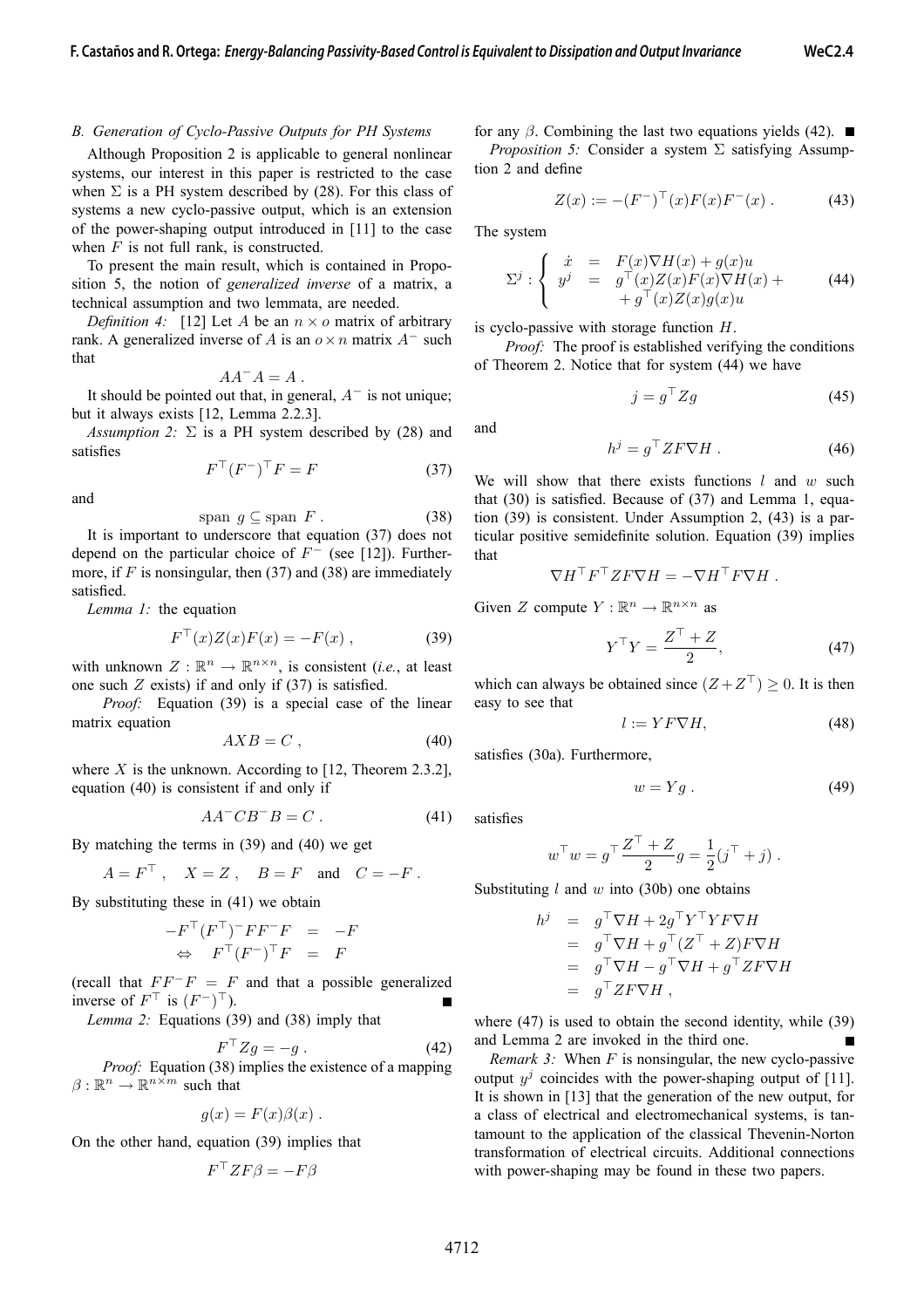# *C. Basic IDA PBC is Energy-Balancing*

As one might expect, in the zero-relative-degree case there is also a connection between energy-balancing and output and dissipation invariance.

*Proposition 6:*  $u_{SF} \in PBC \cap EB$  if the output and the dissipation remain invariant. That is, if (34) holds with

$$
y^j = y^j_d \quad \text{and} \quad d^j = d^j_d \,. \tag{50}
$$

*Proof:* By substracting (31) from (34) it is readily seen that

$$
\dot{H}_{\rm a} = (y_{\rm d}^j)^\top v - (y^j)^\top u + d_{\rm d}^j - d^j \,,\tag{51}
$$

with  $H_a$  defined as in (13). Substitution of the hypothesis (50) into (51) yields

$$
\dot{H}_a = (y^j)^\top (v - u) \; .
$$

Since  $u = u_{SF} + v$ ,

$$
\dot{H}_a = -(y^j)^\top u_{SF} . \tag{52}
$$

The next proposition shows that  $y^j$  and  $d^j$  are invariant under BIDA control.8

*Proposition 7:* Consider the cyclo-passive system (43), (44) and suppose that Assumption 2 holds. The BIDA control given by (29) is a PBC with

$$
h_{\rm d}^j = g^\top Z F \nabla H_{\rm d} \,. \tag{53}
$$

Moreover, the controller is output and dissipation preserving. Therefore, it is EB.

*Proof:* We will show first that the closed-loop

$$
\Sigma_{\rm d}^j : \begin{cases} \dot{x} = F \nabla H_{\rm d} + gv \\ y_{\rm d}^j = g^\top Z (F \nabla H_{\rm d} + gv) \end{cases} \tag{54}
$$

is cyclo-passive with storage function  $H_d$ . To this effect, we will prove that there exists an  $l_d$  such that (36) and (35) are valid. Indeed, equation (39) implies that

 $\nabla H_{\mathrm{d}}^{\top} F^{\top} Z F \nabla H_{\mathrm{d}} = - \nabla H_{\mathrm{d}}^{\top} F \nabla H_{\mathrm{d}} \;,$ 

so

$$
l_{\rm d} = YF\nabla H_{\rm d} ,
$$

with Y defined as in (47), satisfies (36). Selecting w as (49) and substituting into (35) gives

$$
h_{\rm d}^{j} = g^{\top} \nabla H_{\rm d} + g^{\top} (Z^{\top} + Z) F \nabla H_{\rm d}
$$
  
\n
$$
= g^{\top} \nabla H_{\rm d} - g^{\top} \nabla H_{\rm d} + g^{\top} Z F \nabla H_{\rm d}
$$
  
\n
$$
= g^{\top} Z F \nabla H_{\rm d} . \qquad (55)
$$

This proves our cyclo-passivity claim.

For output preservation, we will prove that

$$
y^{j} = y_{d}^{j}
$$
  
\n
$$
\Leftrightarrow h^{j} + j u_{\text{SF}} = h_{d}^{j}.
$$
 (56)

Equation (45) and (29) imply that

$$
ju_{\mathbf{SF}} = g^{\top} Zgu_{\mathbf{SF}} = g^{\top} ZF \nabla H_{\mathbf{a}}.
$$

8A similar result (using different arguments) was obtained in [13] for the case when  $F$  is nonsingular.

Replacing in (55) yields

$$
h^{j} + ju_{\text{SF}} = g^{\top} ZF \nabla H + g^{\top} ZF \nabla H_{\text{a}} = g^{\top} ZF \nabla H_{\text{d}} . (57)
$$

From (57) and (53) one obtains (56).

Regarding dissipation, we will prove that  $d^j = d_d^j$ , that is,

$$
|l + w u_{\rm SF} + w v|^2 = |l_{\rm d} + w v|^2. \tag{58}
$$

Direct substitution of the expressions of  $l$  and  $w$  gives

$$
l + w u_{\rm SF} = YF\nabla H + Y g u_{\rm SF}
$$
  
= 
$$
YF\nabla H + YF\nabla H_{\rm a}
$$
  
= 
$$
YF\nabla H_{\rm d}.
$$

Since  $l_d$  is equal to  $Y F \nabla H_d$ , we conclude (58).

*Remark 4:* Notice that the property of energy-balancing for BIDA is established with respect to the definition of the new passive output (*cf.* (52)), which is obviously different from (16).

# VI. CONCLUSIONS

A framework for analysis and design of PBC, based on the principles of dissipation and output preservation, has been derived. This framework allows to classify various PBCs according to Table I, where the key algebraic equations<sup>9</sup> that define the sets are given in parenthesis.

|                                            |            | <b>Dissipation</b>                                       |   | Output    |
|--------------------------------------------|------------|----------------------------------------------------------|---|-----------|
| $u$ sf $\in$ EB                            |            |                                                          |   |           |
| $(y^\top u_{\rm SF} = -\nabla H_a^\top f)$ |            | Preserved                                                | & | Preserved |
| $u_{SF} \in BIDA$                          |            |                                                          |   |           |
| $(gu_{\rm SF} = (J - R)\nabla H_{\rm a})$  | $\implies$ | $\nabla H_d^{\top} R \nabla H_d$ & $g^{\top} \nabla H_d$ |   |           |
| if, in addition                            |            |                                                          |   |           |
| $q^{\top} \nabla H_{\rm a} = 0$            |            |                                                          |   |           |
| or                                         |            | Preserved                                                | & | Preserved |
| $j = g^{\top} Z g$                         |            |                                                          |   |           |
| $u$ <sub>SF</sub> $\in$ IDA                |            |                                                          |   |           |
| $\mu_{\rm SF} =$                           |            | $\nabla H_d^\top R_d \nabla H_d$ & $g^\top \nabla H_d$   |   |           |
| $-f+(J_{\rm d}-R_{\rm d})\nabla H_{\rm d}$ |            |                                                          |   |           |
|                                            |            |                                                          |   |           |



CLASSIFYING DIFFERENT PBCS ACCORDING TO THEIR DISSIPATION AND OUTPUT PRESERVATION PROPERTIES.

The equivalence between output and dissipation preservation and the important property of EB has been established. In this regard, we identified zero-relative-degree outputs that are invariant under BIDA control, rendering it EB.

The properties of output and dissipation preservation are also important in dynamic PBC, such as Control by Interconnection (CbI). CbI is output and dissipation preserving by construction (see Fig. 2 and [6] for details). We hope then that the results presented here will provide a means to extend the work done in [6], where the relationships among CbI and different PBCs are studied (see also [14]).

<sup>&</sup>lt;sup>9</sup>If the energy functions are seen as unknown these equations are, of course, partial differential equations.